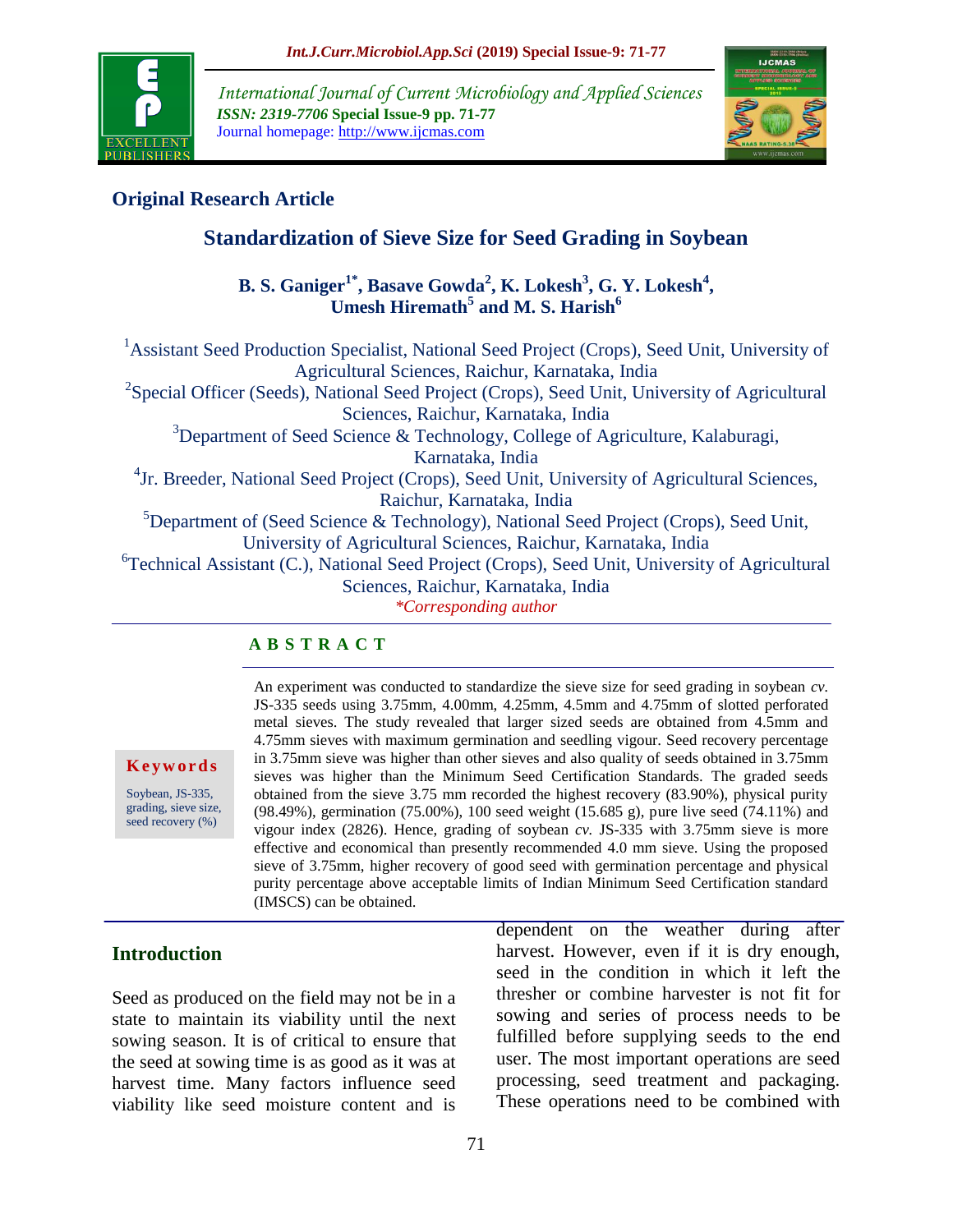drying and storage under integrated control and together they are known as seed processing. For seed quality control, the identity of seed must be retained all the way through from harvesting to sowing and this predominantly imperative during various stages of seed processing. Seed as it leave the thresher or combine-thresher includes undesirable material which has to be removed. This can be achieved by adopting proper seed grading sieve without affecting seed quality and avoiding excess seed rejections.

Soybean is a rich source of protein and oil content together account for 56% of dry soybeans weight (36% protein and 20% fat). Globally, area under soybean cultivation is around 121 million hectares and five major producing countries (USA, Brazil, Argentina, India and China) account for more than 85% of global soybean area and 88.5% of production (Purushottam Sharma and Ram Manohar Patel, 2017). The total soybean production in India is 11.000 In Million Metric Tons during 2018-19 (http://www.sopa.org). The average national productivity in India is 738 kg/ha [*Anon*., 2015].

One of the major problems encountered in soybean production is lack of good quality seeds. Although seed quality is governed by their genetic make-up, the quality of seeds however, is deteriorated during storage period (Barua *et al.,* 2009). Seed size is an important parameter of seed vigour as it influences the performance of seed in soil. The poor quality seeds may be due to poor handling of seed during postharvest time lead to poor and erratic field emergence and failure of seedling establishment in the field which subsequently results into low productivity. Use of proper sieves for obtaining maximum seed recovery with higher seed quality is an important objective

of seed processing. Though, sieve sizes for soybean processing recommended, many times it needs to be changed with release of new varieties. Sometimes, the production conditions are such that, the seed produced will have varying sizes. If such seeds are processed with recommended sieves, it may lead to rejection of lot of seeds, which may otherwise be of good quality and vice-versa. Therefore, it is desirable to determine the optimum size of seed that promote better germination, growth, vigour and yield. At present the sieve size of 4.0 mm has been suggested by Seed Certification Agency to process the soybean seeds and it is based on old varieties. It is often observed that the seed growers are loosing considerable quantity of good seed which is treated as a rejection. Hence the present research on standardisation of optimum sieve size for grading of soybean seeds was undertaken.

## **Materials and Methods**

The experiment was conducted at National Seed Project (Crops) Seed Unit, University of Agricultural Sciences, Raichur. The unconditioned seeds of soybean cv. JS-335 harvested from the crop raised at Seed Unit, Agricultural Research Station, Bidar constituted the material for study. For grading the seeds "Cleaner cum grader" having two screens and one fan were used. The Seeds retained over each sieve size were collected separately and tested for quality parameters *i.e.* recovery percentage and physical purity percentage (ISTA, 1993), 100 seed weight (ISTA, 1999) was expressed in gram. The graded seeds were tested for seed recovery percentage, germination percentage, physical purity percentage, 100 seed weight (g). The unprocessed seeds of soybean cv. JS-335 were graded with slotted hole sieve of 3.75 mm, 4.00 mm, 4.25 mm, 4.50 mm and 4.75 mm size. A sieve of 8.0 mm (r) were used as a top screen.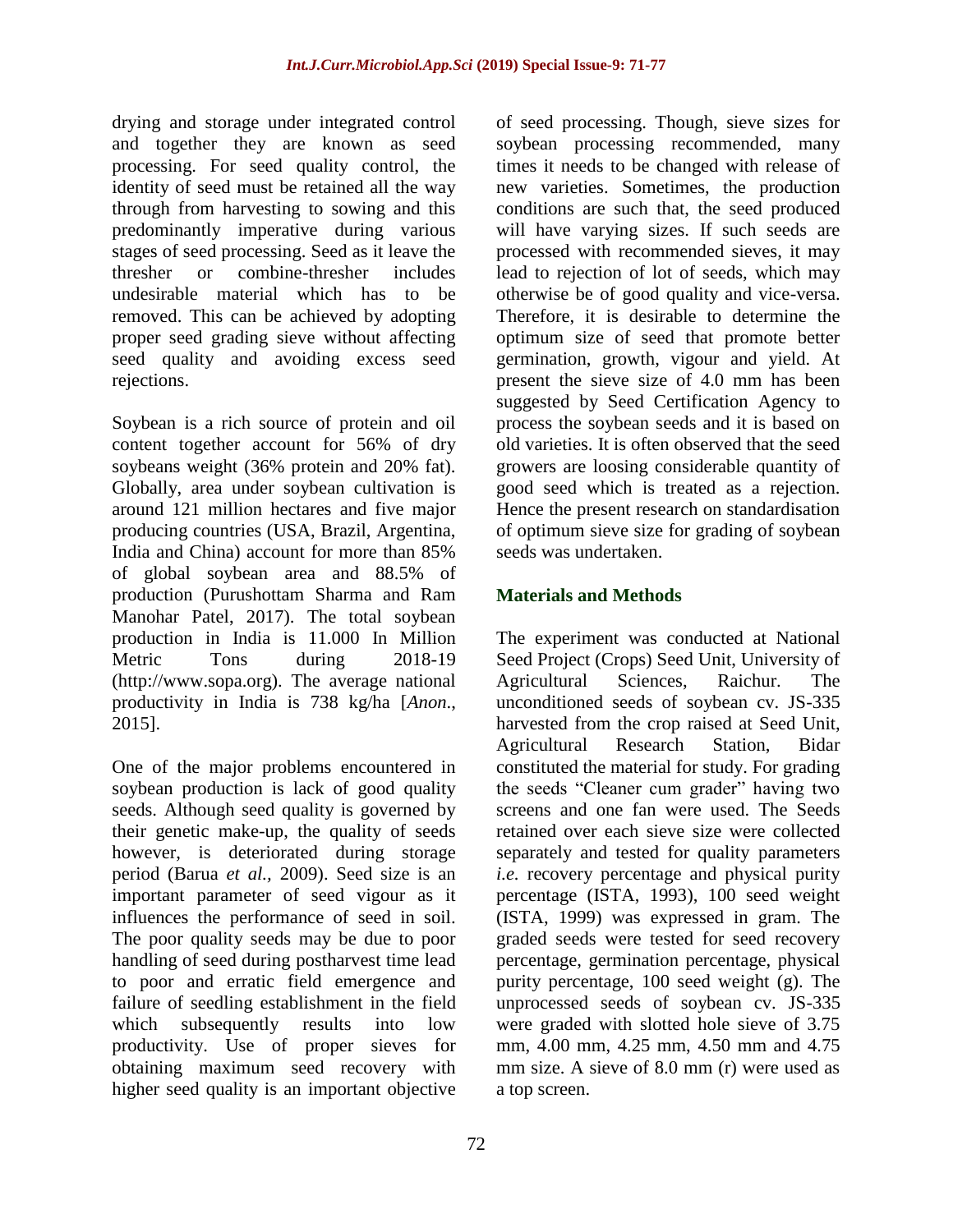## **Size grading**

The seeds were graded with slotted sieves of size *viz*., 3.75 mm, 4.00 mm, 4.25 mm, 4.50 mm and 4.75 mm.

The seeds retained on the sieves were analyzed for seed recovery percentage and for the other seed quality parameters.

## **Seed recovery (%)**

The weight of seeds retained in each sieve was recorded and seed recovery was calculated in percentage using the following formula

Seed recovery  $(\% ) = \frac{\text{width of seeds retained in each sieve}}{\text{Total width of seeds}}$ Total wight of seeds X 100

### **Test weight (100 seed weight in gram)**

Four replicates of hundred seeds were drawn from each treatment, weighed in sensitive electronic balance and expressed in grams (ISTA, 1999).

#### **Germination (%)**

In the standard germination test four replicates of hundred seeds were placed within two sheets of standard weight of germination paper moistened with deionized water.

The germination paper was rolled and placed upright in a walk in germinator at  $25^{\circ} \pm 1^{\circ}C$ and  $95^{\circ} \pm 3$  per cent relative humidity maintained in a germination room. After the test period of seven days, the normal seedlings were counted and the mean values expressed as percentage (ISTA, 2013) to the total number of seeds placed for germination.

Germination  $(\%)$  =  $\frac{\text{Number of normal seedlings}}{\text{Total number of seeds placed for germination} \times 100$ 

#### **Seedling vigour index**

The seedling vigour index values were computed, adopting the procedure of Abdul Baski and Anderson (1973) as given below and expressed as whole number.

Seedling Vigour Index  $(SVI) = Germani$ (%) x Total seedling length (cm)

### **Pure live seed percentage**

Was calculated using following formula:

Pure live seed percentage=<br>Physical purity (%)x Germination (%) 100

The experiment was laid out in a completely randomized design with four replications. The results were subject to analysis of variance and expressed at 1% level of probability. The data in percentage were analysed using data transformed Arcsine square root. Statistical analysis was done based on the procedure prescribed by Panse and Sukhatme (1978).

#### **Results and Discussion**

Quality seed is major input in increasing the productivity of agricultural crops. Seed after harvesting contains many undesirable materials like seeds of other crops, weed seeds, immature seeds, damaged seeds, seeds which are too small or too large, plant materials and other inert matters. Some of this material is not positively harmful, but tends to hold moisture and adds to the bulk of material that has to be handled and supplied. Moreover, if the farmer is to be persuaded to pay for high quality seed, the seed he buys must be undeniably be pure and flow without difficulty through planter or drill. To separate these different kinds of material, many equipments have been developed which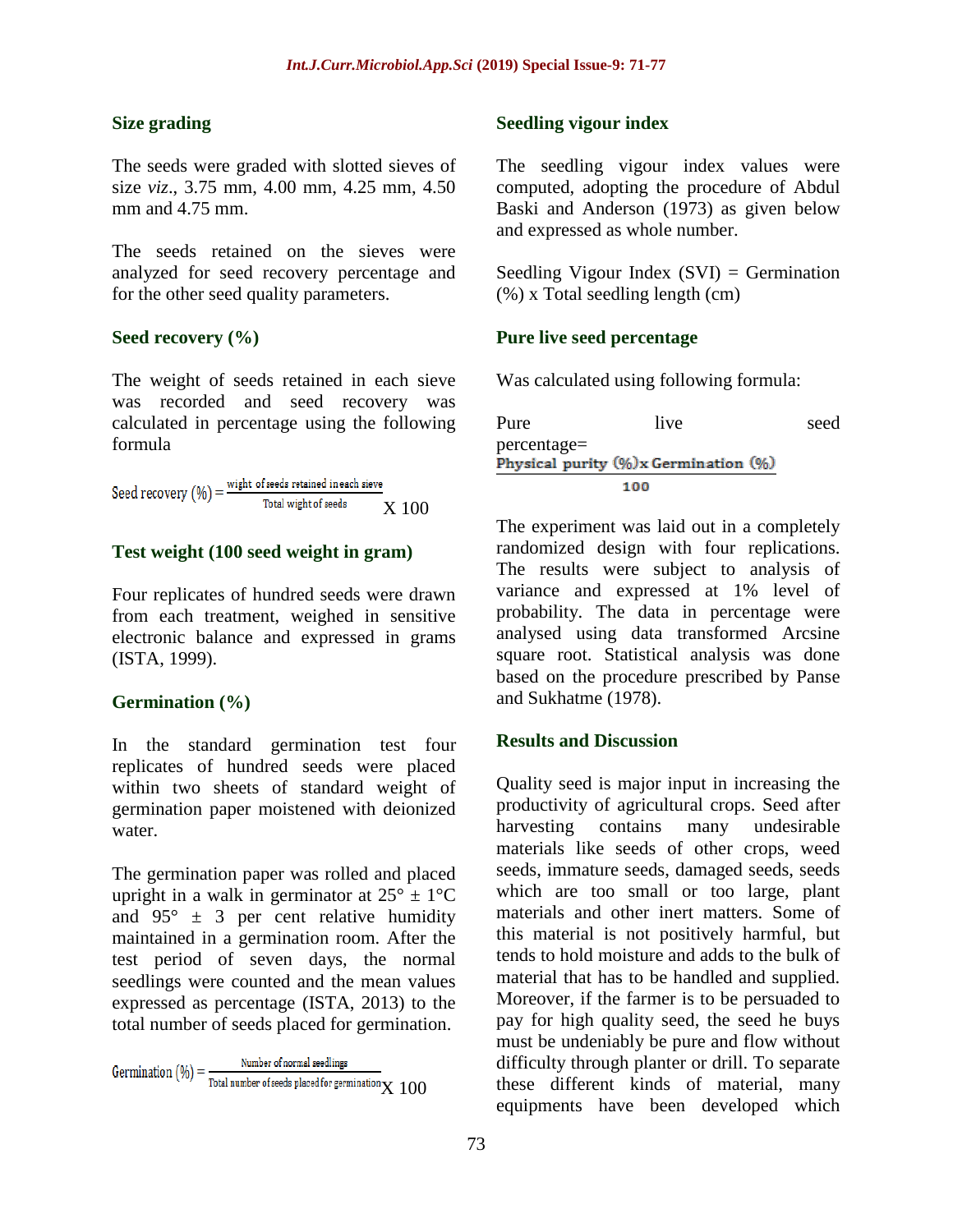exploit the differences between the physical characteristics of the various components of the seed mixture. The most important differences are in size, shape and density. Separations based on these characteristics are made by perforated screens and by modifiable air blasts. The screens are made of sheet metal or of woven wire mesh, and the holes may be rectangular, round, or triangular in shape. Seed cleaning usually requires a succession of operations and these can be regarded as proceeding in three stages viz. pre-cleaning, basic cleaning and separation and grading.

Seed grading is an integral part of seed production for enhanced planting value. In addition to obtain uniform seed size within a variety, size grading is essential. Seed size exerted a significant influence on the seed recovery, 100 seed weight, germination (%), seedling vigour index, pure live seed and physical purity (%) (Table 1). The seed recovery ranged from 70.85 per cent to 83.90 per cent among the size grades. The recovery of larger size seeds (seeds retained on 4.75mm sieve) was 70.85 per cent while the recovery of medium sized seeds retained in 3.75mm sieve was 83.90 per cent. As the screen size decreased from 4.75 to 3.75 mm. the per cent seed recovery was increased (67.35 to 88.90) (Fig. 1). This is in conformity with the findings of Anuradha *et al.,* (2009), Kumar *et al.,* (2014) and B. S. Ganiger *et al.*, (2016) in green gram.

Physical purity exhibited non-significant difference between different sieve size. However, highest physical purity percentage was recorded in sieve size 4.75mm (98.68) followed by 4.5mm (98.58).

Pure live seed percentage displayed nonsignificant difference but highest pure live seed percentage was recorded in 4.75mm (86.59) followed by 4.5mm (85.27). Similar observations of improved seed recovery and quality have been reported by many workers (Hanumantharaya, 1991; Ramaiah, 1994 and Ganiger *et al.,* 2016).

| <b>Treatments</b> | <b>Recovery</b><br>$($ %) | <b>Physical</b><br>purity<br>$(\%)$ | <b>Germination</b><br>$($ %) | 100 seed<br>weight<br>(g) | <b>Vigour</b><br>index | <b>Pure live</b><br>seed<br>(%) |
|-------------------|---------------------------|-------------------------------------|------------------------------|---------------------------|------------------------|---------------------------------|
| $(S_1)$ 3.75mm    | 83.90                     | 98.49                               | 75.00                        | 15.685                    | 2826                   | 74.11                           |
|                   | (66.34)                   | (82.94)                             | (60.18)                      |                           |                        | (59.43)                         |
| $(S_2)$ 4.0 mm    | 82.95                     | 98.52                               | 77.00                        | 15.776                    | 3033                   | 76.10                           |
|                   | (65.61)                   | (83.01)                             | (61.53)                      |                           |                        | (60.75)                         |
| $(S_3)$ 4.3 mm    | 80.55                     | 98.55                               | 82.00                        | 15.840                    | 3226                   | 80.69                           |
|                   | (63.85)                   | (83.08)                             | (64.83)                      |                           |                        | (63.95)                         |
| $(S_4)$ 4.5 mm    | 76.35                     | 98.58                               | 86.50                        | 15.904                    | 3546                   | 85.27                           |
|                   | (60.92)                   | (83.16)                             | (68.54)                      |                           |                        | (67.51)                         |
| $(S_5)$ 4.75 mm   | 70.85                     | 98.68                               | 87.75                        | 16.869                    | 3732                   | 86.59                           |
|                   | (57.32)                   | (83.40)                             | (69.55)                      |                           |                        | (68.55)                         |
|                   | S                         | S                                   | S                            | S                         | S                      | S                               |
| <b>SeM</b>        | 0.48                      | 0.06                                | 0.87                         | 0.12                      | 94.62                  | 0.83                            |
| $CD @ 1\%$        | 1.99                      | 0.23                                | 3.61                         | 0.49                      | 394.29                 | 3.44                            |

## **Table.1** Effect of sieve size on seed quality of Soyabean cv. JS-335

\*Values in parenthesis indicates the arc sine values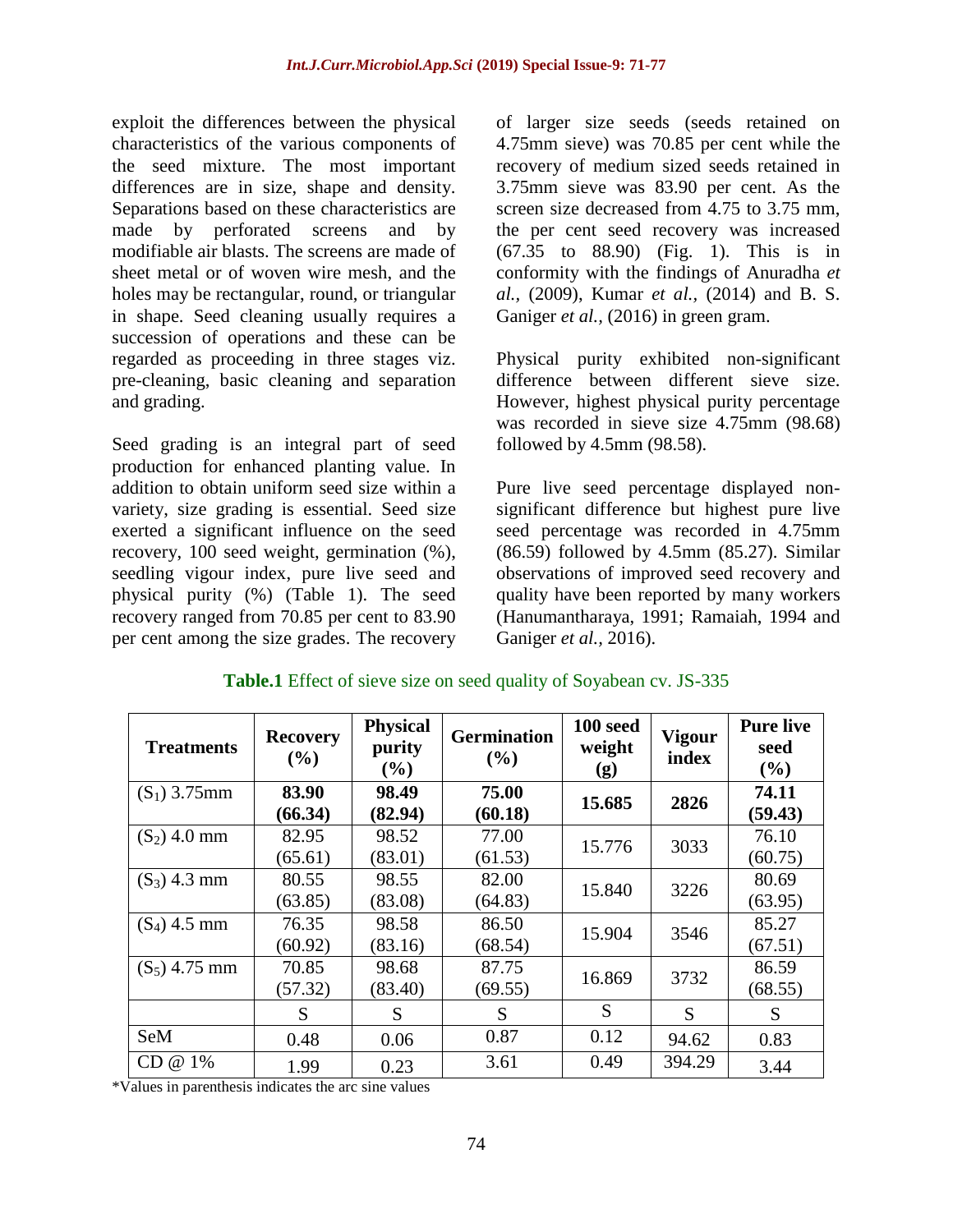

**Fig.1** Influence of size grading on seed recovery (%) and seed germination (%) in soybean cv. JS-335

The evaluated seed quality characters of the present study revealed that seed size had positive association with seed weight, the hundred seed weight observed with different sieve size exhibited a reduction with decrease in size of sieve. The highest hundred seed weight was recorded in 4.75mm (16.869g) and least in 3.75mm (15.685g) sieve size seeds. The positive association of seed size and seed weight was reported by B. S. Ganiger *et al.,* (2016) in greengram, Kumar *et al.,* (2005) in Indian mustard and Suma *et al.,* (2014) in sesame where in seed size and seed weight was positively related.

#### **Germination percentage**

Germination percentage in all different sieve sizes was greater than 80 and Germination values increase by increase in seed size and they were in the range of 75-87.75%. Significant differences were unveiled in standard germination test (Fig. 1). The seeds retained on 4.75mm sieve recorded highest germination (87.75%) followed by 4.5mm (86.50%) and least in 3.75mm sieve

above the minimum seed certification standards. Jerlin *et al.,* (2004) in pongamia reported a non-significant difference in germination between the larger and medium sized seeds. This is in confirmatory with research findings of Gunaga *et al.,* (2007) in white dammer. The higher potential of larger and medium sized seeds might due to the initial capital and more amount of nutrients available for germination as stated by Ashby (1936). The higher germination in large seeds may due to higher amount of food reserves and increased activity of redox enzymes in the seeds helping in breaking down the complex food reserves into simple soluble sugars (Gurbanov and Berth, 1970).

(75.00%), germination percentage which is

Seedling vigour index recorded meagre difference between different sieve size seeds and seedling vigour index was highest in 4.75mm and least in 3.75mm sieve size seeds. But Nachimuthu (1997) in gingelly and Ganiger *et al.,* (2016) in greengram reported that seed size, seed weight and seed quality characters are positively related to each other. All the evaluated vigour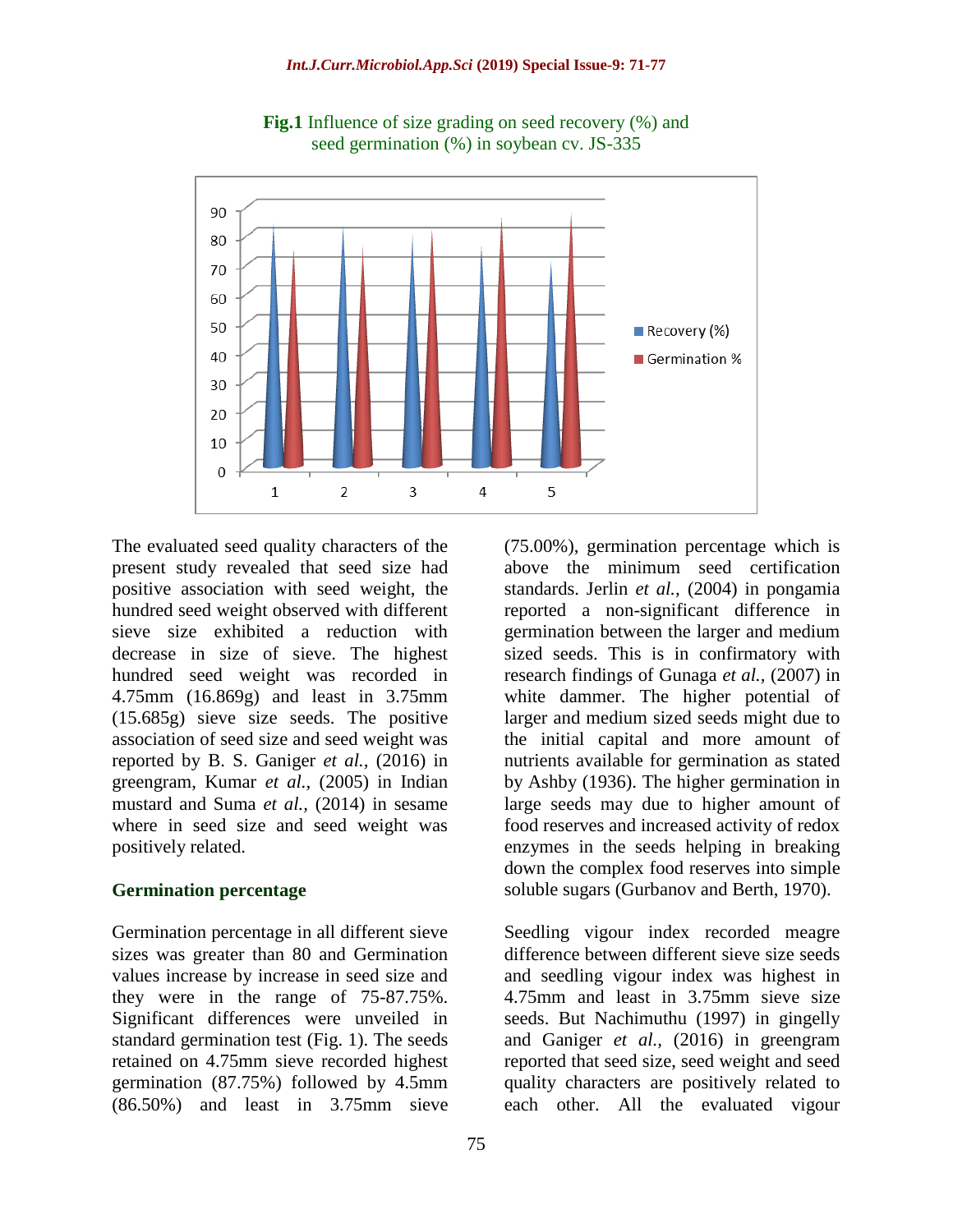parameters exhibited a significant reduction with large, medium, smaller sized seeds. Pollock and Roos (1972) reported that larger seeds possessed more vigour than smaller seeds due to the presence of more of food material. Rajesekaran (2001) in niger also observed that seedling vigour characteristics were positively correlated with seed size and seed weight.

Thus, the study inferred that, a sieve size of 3.75 (S) mm registered recovery of 83.90%, Physical purity (98.49%), germination (75.00%), 100 seed weight (15685 gm), pure live seed (74.11%) and vigour index (2826) which is above the minimum seed certification standards. Hence the Soybean cv. JS-335 can be processed using 3.75 mm (S) grading sieve for better seed recovery and quality.

## **References**

- Abdul-Baki, A. S. and Anderson, J. D. (1973). Vigour determination in soybean by multiple criteria. *Crop Sci.,* 13: 630-633.
- Anonymous (2015). Ministry of Agriculture, Government of India
- Anuradha, R., P. Balamurugan, P. Srimathi and S. Sumathi. (2009). Influence of seed size on seed quality of chickpea (*Cicer arietinum* L.). *Legume Res. Int. J.,* 32:133-135.
- Ashby, E. (1936). Initial capital theory. Ann. Bot., 16:1006-1032.
- Barua, H., Rahman, M. M., & Masud, M. M. (2009). Effect of storage containers environment at different storage period on the quality of chilli seed. *Int. J. Sustain. Crop Prod.*, 4(4), 28-32.
- Ganiger B. S., Basave gowda, G. Y. Lokesh and Rekha. (2016). Standardization of screen sizes for green gram seed processing, *The Bioscan*, 11(4): 2379- 2381.
- Gunaga, R. P., Hareesh, T. S. and Vasudeva, R. (2007). Effect of fruit size on early seedling vigour and Biomass in White Dammer (*Vateria indica*): a vulnerable and economically important tree species of the *Western Ghats. J. NTFPs.* 14: 197-200.
- Gurbanov, Y.V. and Z.G. Berth. (1970). effect of seed size and chemical composition on germination and seedling growth in triticale. *Ind.J. Plant Physiol*., 25: 427-431.
- Hanumantharaya, J. (1991). Performance evaluation of air screen seed cleaner for paddy, redgram and sunflower seeds. M.Sc. (Agri.) thesis submitted to Univ. *Agric. Sci., Bangalore, India.*
- ISTA (1993). International Rules for seed testing. *Seed Sci. & Technol.*  21(Suppl.): 25-27.
- ISTA (2013). International rules for seed testing, *Seed Sci. and Technol.,* 27: 25- 30.
- ISTA (1999). International Rules for seed testing. *Seed Sci. & Technol.*  27(Suppl.): 27-32.
- Jerlin, R. and K.K. Vadivelu. (2004). effect of fertilizer application in nursery foe elite seedling production of pungamia (*Pongamia pinnata* L. Pierre). J. Trop. Agril. Res. Extension.
- Kumar, A., Jhakar, S. S., Mor, V. S., Sangwan, V. P. and Singh, V. K., (2014), Standardization of sieve size for grading green gram (*Vigna radiate*) seeds*. J. food legumes,* 27(3): 258-260.
- Kumar, A., Tomar, R. P. S., Kumar, R. and Chaudhary, R. S. (2005). Seed size studies in relation to yield attributing parameters in Indian mustard (*Brassica juncea* (L) Czern and Coss). *Seed Res.* 33(1): 54-56.
- Nachimuthu, A. (1997). Studies on the influence pelleting and foliar nutrient on plant growth yield and quality of